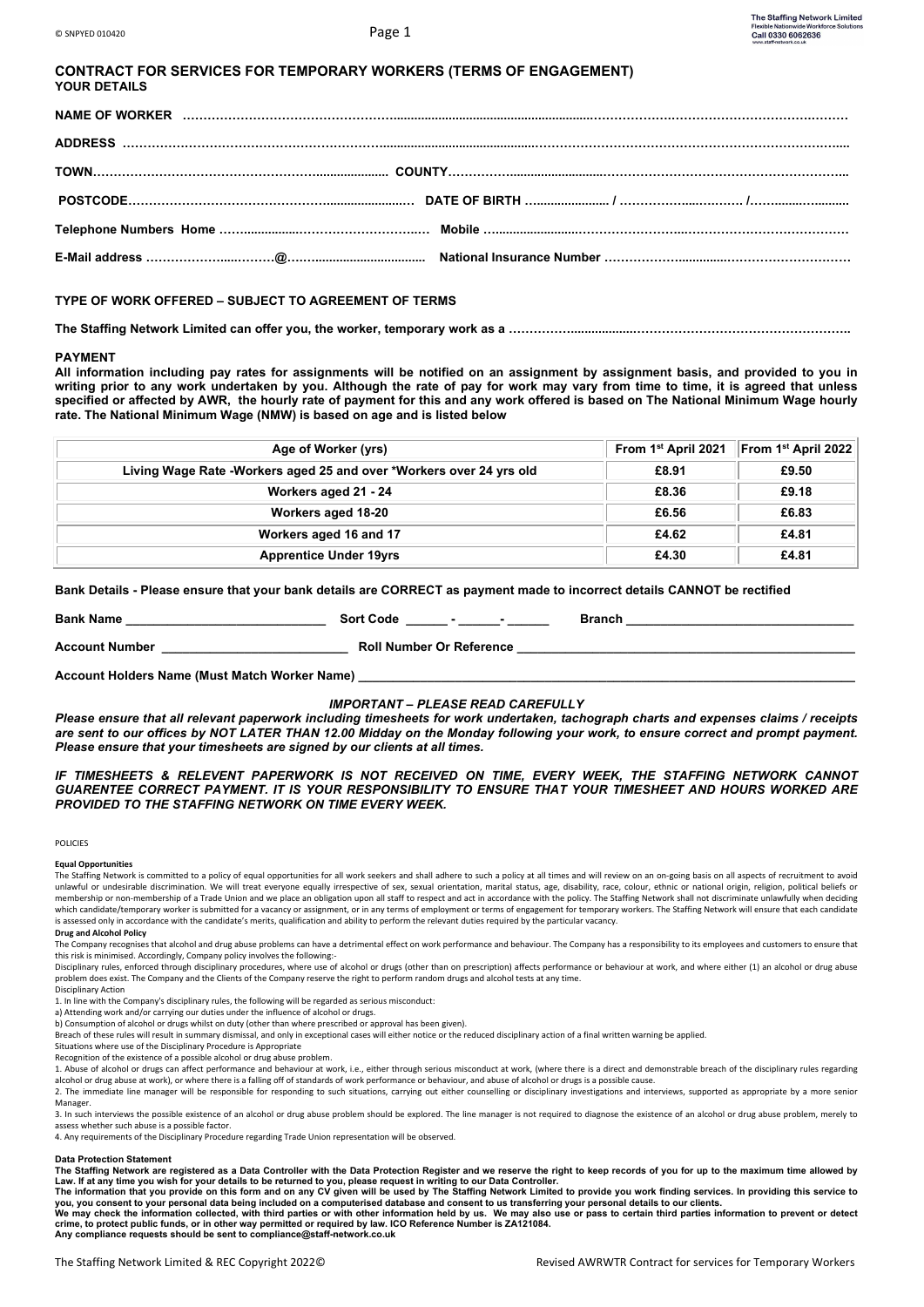Data retention

The Staffing Network Limited will retain your personal data only for as long as is necessary for the purpose we collect it. Different laws may also require us to keep different data for different periods of time.

The Conduct of Employment Agencies and Employment Businesses Regulations 2003, require us to keep work-seeker records for at least one year from (a) the date of their creation or (b) after the date on which we last provide you with work-finding services.

We must also keep your payroll records, holiday pay, sick pay and pensions auto-enrolment records for as long as is legally required by HMRC and associated national minimum wage, social security and tax legislation.

Where The Staffing Network Limited has obtained your consent to process your sensitive personal data, we will do so in line with our retention. Upon expiry of that period The Staffing Network Limited will seek further consent from you. Where consent is not granted The Staffing Network Limited will cease to process your sensitive personal data. Your rights

Please be aware that you have the following data protection rights:

- The right to be informed about the personal data The Staffing Network Limited processes on you;
- The right of access to the personal data The Staffing Network Limited processes on you;
- The right to rectification of your personal data:
- The right to erasure of your personal data in certain circumstances;
- The right to restrict processing of your personal data:
- The right to data portability in certain circumstances;
- The right to object to the processing of your personal data that was based on a public or legitimate interest;
- The right not to be subjected to automated decision making and profiling; and
- The right to withdraw consent at any time.

Where you have consented to The Staffing Network Limited processing your sensitive personal data you have the right to withdraw that consent at any time by contacting the Data Controller via e-mail compliance@staff-network.co.uk

There may be circumstances where The Staffing Network Limited will still need to process your data for legal or official reasons. We will inform you if this is the case. Where this is the case, we will restrict the data to only what is necessary for the purpose of meeting those specific reasons.

If you believe that any of your data that The Staffing Network Limited processes is incorrect or incomplete, please contact us using the details above and we will take reasonable steps to check its accuracy and correct it where necessary.

You can also contact us using the above details if you want us to restrict the type or amount of data we process for you, access your personal data or exercise any of the other rights listed above.

## *Criminal Convictions*

| Do you have any unspent* criminal convictions? |  | <b>YES</b> |  |
|------------------------------------------------|--|------------|--|
|                                                |  |            |  |

### *If yes, state convictions and dates*

\*Certain types of employment and professions are exempt from the Rehabilitation of Offenders Act 1974 and in those cases particularly where the employment is sought in relation to positions involving working with children or vulnerable adults, details for all criminal convictions must be given. The information given will be treated in the strictest of confidence and only taken into account where, in the reasonable opinion of The Staffing Network, the offence is relevant to the post to which you are applying. **Failure to declare a conviction may require us to exclude you from our register or terminate an assignment if the offence is not declared but later comes to light.**

**Do you hold a current Criminal Records Bureau ( DBS ) Check ? YES \_\_\_\_\_ NO \_\_\_\_\_\_\_\_**

**If the answer to the above question is "Yes" please provide the document to the consultant interviewing you.**

*Permission to work in the UK*

Do you have immigration permission to work in the UK? YES NO

# Please provide your settlement status code **example and the set of the set of the set of the set of the set of the set of the set of the set of the set of the set of the set of the set of the set of the set of the set of t**

**In line with Home Office guidance on the prevention of illegal working we will need to verify and take a copy of your original ID documentation and original Home Office EU Settlement Scheme documentation as evidence of your right to work in the UK if you are to be engaged by The Staffing Network for temporary work**

#### *Candidate Declaration*

I hereby confirm that the information given is true and correct. I consent to my personal data and CV being forwarded to clients. I consent to references being passed onto potential employers.

I consent that any official documentation or numbers supplied by myself can be checked for employment purposes by The Staffing Network Limited

If, during the course of a temporary assignment, the Client wishes to employ me direct, I acknowledge that The Staffing Network will be entitled either to charge the client an introduction/transfer fee, or to agree an extension of the hiring period with the Client (after which I may be employed by the Client without further charge being applicable to the Client).

**Signed by candidate ………………………………………………………………………………**

**Name ……………………………………................................................................. Date………………………**

The Staffing Network Limited & REC Copyright 2022© The States of Temporary Workers and Temporary Workers and Temporary Workers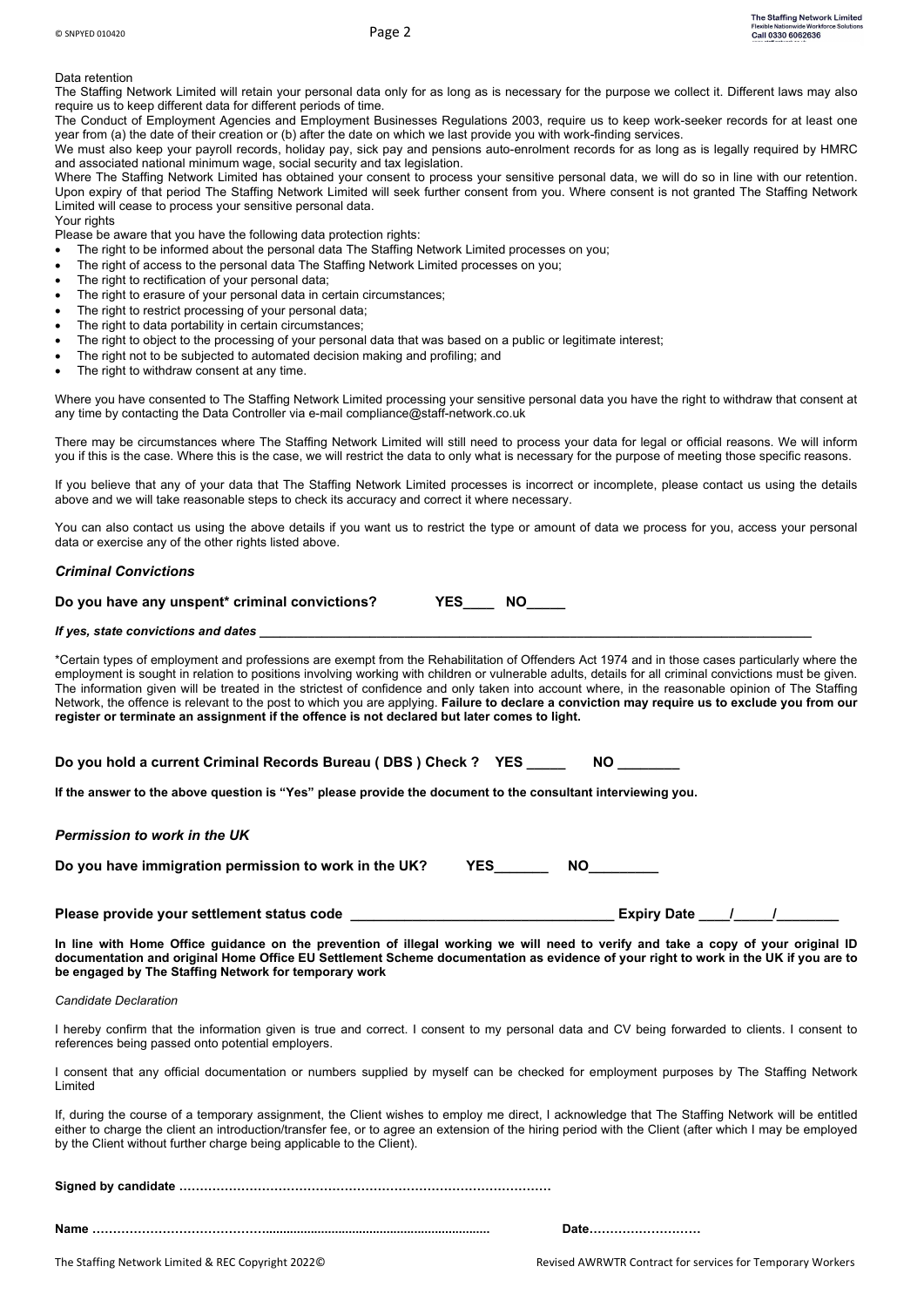| C SNPYED 010420<br><b>Health and Disability</b>                                                                                                                                                                                               | Page 3 |                   | The Staffing Network Limited<br><b>Flexible Nationwide Workforce Solutions</b><br>Call 0330 6062636<br>suu etaffinetwerk on ul |
|-----------------------------------------------------------------------------------------------------------------------------------------------------------------------------------------------------------------------------------------------|--------|-------------------|--------------------------------------------------------------------------------------------------------------------------------|
| The following questions on health and disability are asked in order to find out your needs in terms of reasonable adjustments to access our<br>recruitment service and to find out your needs in order to perform the job or position sought. |        |                   |                                                                                                                                |
| Do you have any health issues or a disability relevant to the position or role you seek?                                                                                                                                                      |        | $YES$ NO $\qquad$ |                                                                                                                                |
|                                                                                                                                                                                                                                               |        |                   |                                                                                                                                |
| If you have a disability, what are your needs in terms of reasonable adjustments to enable you to perform the role sought?                                                                                                                    |        |                   |                                                                                                                                |
| Please                                                                                                                                                                                                                                        |        |                   |                                                                                                                                |
| If you have a disability, what are your needs in terms of reasonable adjustments in order to access this recruitment service and to<br>attend interview, or to take aptitude tests etc?                                                       |        |                   |                                                                                                                                |
| Give details of professional, trade, business or civic activities and office held (including any professional qualifications).                                                                                                                |        |                   |                                                                                                                                |
|                                                                                                                                                                                                                                               |        |                   |                                                                                                                                |

Describe any specialised training, skills, or experience which you believe are relevant to the job you are applying for:

# **Copies of all relevant Qualifications and Licences must be supplied**

# **EDUCATION AND TRAINING**

| Name & location of education establishment | Course of Study/qualifications | Date:<br>From | Date:<br>Ιo | Qualifications earned (results) |
|--------------------------------------------|--------------------------------|---------------|-------------|---------------------------------|
|                                            |                                |               |             |                                 |
|                                            |                                |               |             |                                 |
|                                            |                                |               |             |                                 |

# **EMPLOYMENT HISTORY**

Please give an accurate, complete full-time and part-time employment record. Attach additional sheet if necessary.

| Dates employed: From: To:                             |  |
|-------------------------------------------------------|--|
|                                                       |  |
|                                                       |  |
|                                                       |  |
|                                                       |  |
|                                                       |  |
|                                                       |  |
|                                                       |  |
| Dates employed: From: ______________ To: ____________ |  |
|                                                       |  |
|                                                       |  |
|                                                       |  |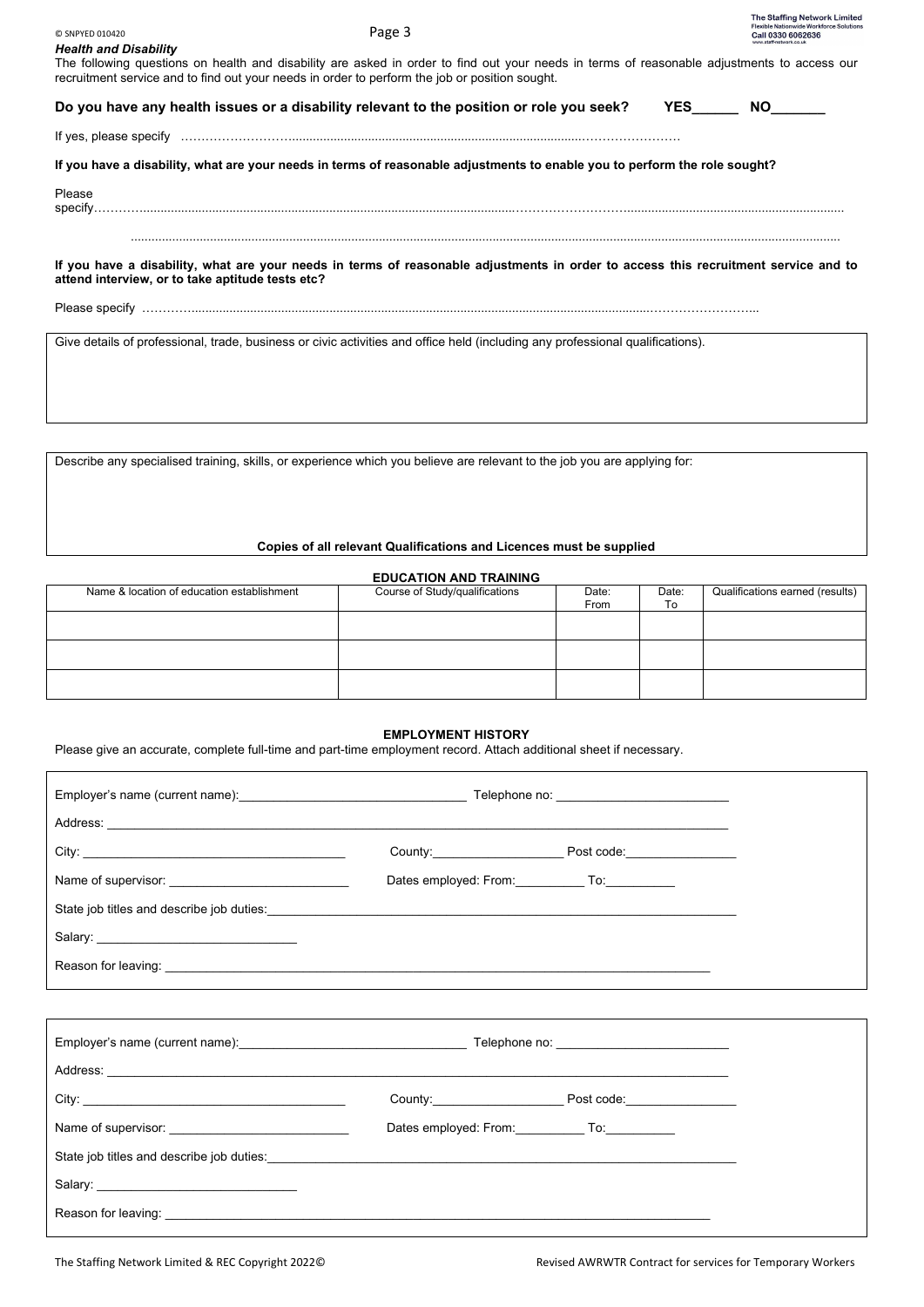© SNPYED 010420 Page 4

The Staffing Network Limited<br>Flexible Nationwide Workforce Solutions<br>Call 0330 6062636<br>www.staff.network.co.uk

٦

|                                                         |  | County: Post code:        |
|---------------------------------------------------------|--|---------------------------|
|                                                         |  | Dates employed: From: To: |
|                                                         |  |                           |
|                                                         |  |                           |
| Reason for leaving: ___________________________________ |  |                           |

| City:                                                  | County: the country of the country of the country of the country of the country of the country of the country of the country of the country of the country of the country of the country of the country of the country of the | Post code: _________________ |
|--------------------------------------------------------|-------------------------------------------------------------------------------------------------------------------------------------------------------------------------------------------------------------------------------|------------------------------|
|                                                        | Dates employed: From: To: To:                                                                                                                                                                                                 |                              |
|                                                        |                                                                                                                                                                                                                               |                              |
|                                                        |                                                                                                                                                                                                                               |                              |
| Reason for leaving: __________________________________ |                                                                                                                                                                                                                               |                              |

# **PROFESSIONAL BUSINESS REFERENCES - We will need to contact any ex- employers for a reference of your work unless specified**

| Name, address and position                                                                  | Employer                                                                                                                    | Telephone |
|---------------------------------------------------------------------------------------------|-----------------------------------------------------------------------------------------------------------------------------|-----------|
|                                                                                             |                                                                                                                             |           |
|                                                                                             |                                                                                                                             |           |
| Full time                                                                                   | Are you interested in working:   Are there any shifts, days or hours you cannot/ will not work?<br>Part time                | No<br>Yes |
|                                                                                             |                                                                                                                             |           |
| Can you meet the attendance requirements of the positions?                                  | Yes<br>No                                                                                                                   |           |
|                                                                                             | If selected when will you be able to start work? <u>example and the selected</u> when will you be able to start work?       |           |
|                                                                                             | Have you signed any agreement relating to non-complete, trade secrets, or confidential information with any other employer? |           |
| .<br><br>Yes<br>No                                                                          | If yes, please attach a copy of the agreement to this application                                                           |           |
|                                                                                             | Would that agreement prevent you from performing the position for which you are applying?<br>Yes                            | No        |
|                                                                                             |                                                                                                                             |           |
|                                                                                             | No<br>Yes                                                                                                                   |           |
|                                                                                             | Have you previously submitted an application to the The Staffing Network or its affiliates before?<br>Yes                   | No        |
|                                                                                             |                                                                                                                             |           |
| List any relatives currently employed by The Staffing Network and their relationship to you |                                                                                                                             |           |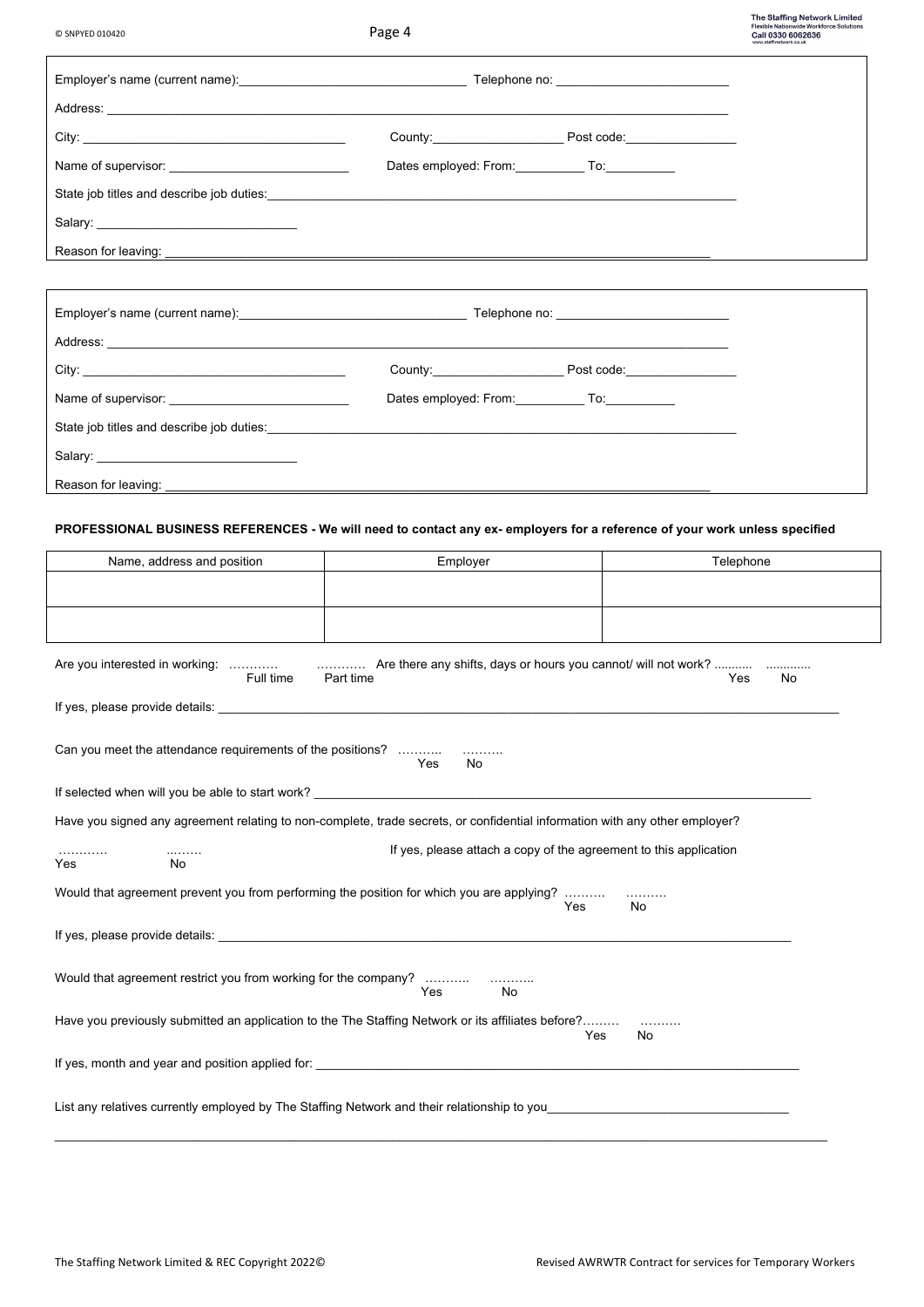**DRIVING RECORD**

| Do you hold a valid British driver's licence?                                                                                                                                                                              | Yes | No |                    |  |                     |
|----------------------------------------------------------------------------------------------------------------------------------------------------------------------------------------------------------------------------|-----|----|--------------------|--|---------------------|
|                                                                                                                                                                                                                            |     |    |                    |  |                     |
| Is it subject to any endorsements or Bans?                                                                                                                                                                                 |     |    |                    |  | .<br>.<br>Yes<br>No |
|                                                                                                                                                                                                                            |     |    |                    |  |                     |
| Please add any comments you wish to make to support your application                                                                                                                                                       |     |    | <b>COMMENTS</b>    |  |                     |
|                                                                                                                                                                                                                            |     |    |                    |  |                     |
|                                                                                                                                                                                                                            |     |    |                    |  |                     |
|                                                                                                                                                                                                                            |     |    |                    |  |                     |
|                                                                                                                                                                                                                            |     |    |                    |  |                     |
|                                                                                                                                                                                                                            |     |    |                    |  |                     |
|                                                                                                                                                                                                                            |     |    |                    |  |                     |
| Please describe your leisure interests                                                                                                                                                                                     |     |    | <b>INTERESTS</b>   |  |                     |
|                                                                                                                                                                                                                            |     |    |                    |  |                     |
|                                                                                                                                                                                                                            |     |    |                    |  |                     |
|                                                                                                                                                                                                                            |     |    |                    |  |                     |
|                                                                                                                                                                                                                            |     |    |                    |  |                     |
|                                                                                                                                                                                                                            |     |    |                    |  |                     |
|                                                                                                                                                                                                                            |     |    | <b>DECLARATION</b> |  |                     |
| I CONFIRM THAT THE ABOVE COMPLETED INFORMATION IS CORRECT AND I UNDERSTAND THAT THE STAFFING NETWORK WILL<br>CHECK ANY DEEEDENCES CIVEN AND THAT ALL DADEDWODK DDOVIDED TO BE TRUE AND CODDECT Lurish to register with The |     |    |                    |  |                     |

*CHECK ANY REFERENCES GIVEN AND THAT ALL PAPERWORK PROVIDED TO BE TRUE AND CORRECT. I wish to register with The Staffing Network for work finding purposes and I declare that the above statements and that the information supplied on this document are true and correct. I have read the Terms of Engagement and I agree to adhere to the Terms Of Engagement*

| <b>Signed by Worker</b>        | <b>Date</b> |  |  |
|--------------------------------|-------------|--|--|
|                                |             |  |  |
| <b>Confirmed by Consultant</b> | Date        |  |  |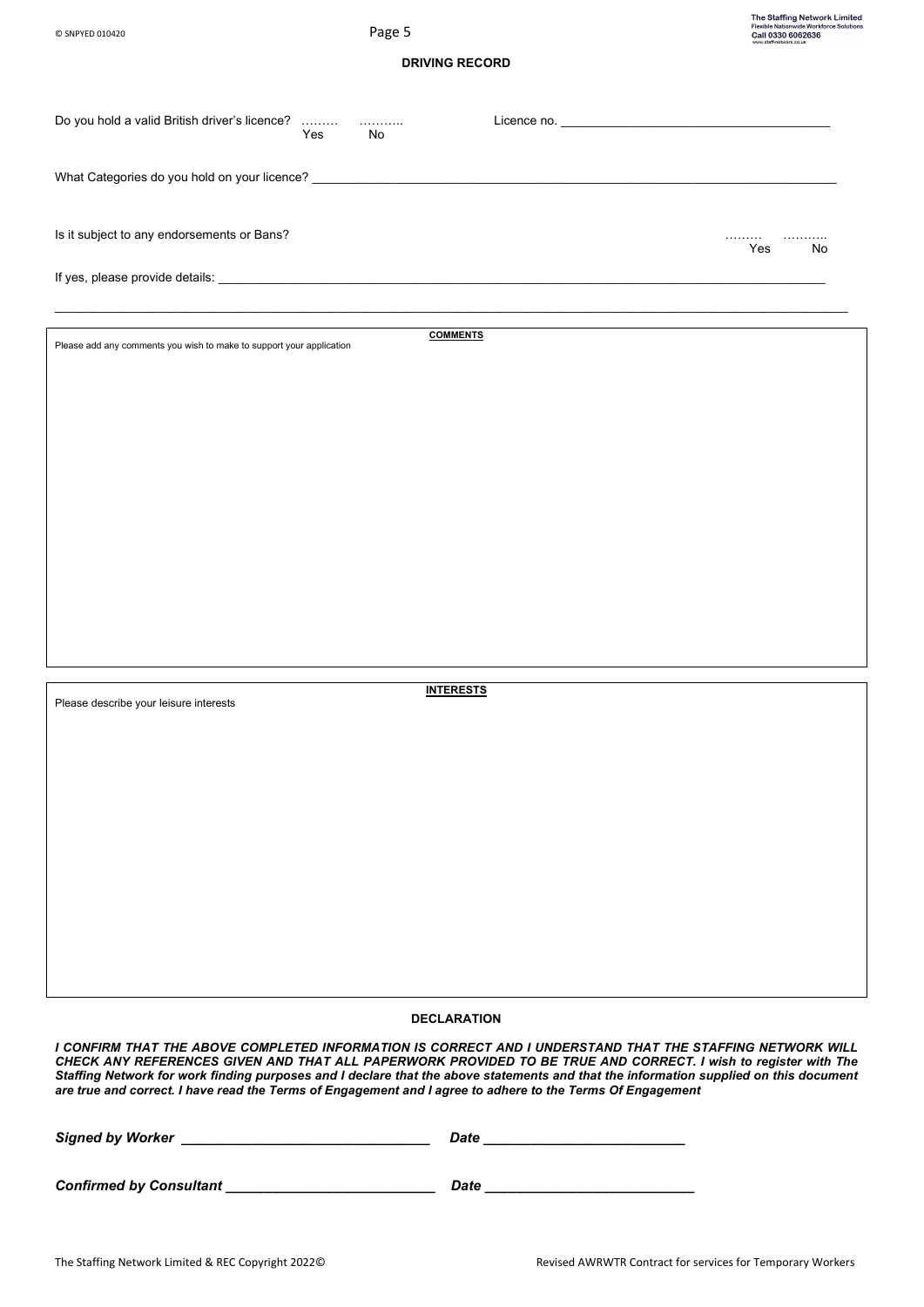#### **1. DEFINITIONS AND INTERPRETATION**

1.1. In these Terms the following definitions apply:

"First Assignment"

of the Conduct Regulations;<br>"Type of Work"

1.2. Unless the context otherwise requires, references to the singular include the plural and references to the masculine include the feminine and vice versa.<br>1.3. The headings contained in these Terms are for convenience

2. Any reference, express or implied, to an enactment includes a reference to that enactment as from time to time amended, modified, extended, re-enacted, replaced or applied<br>by or under any other enactment (whether before time.

#### **3. THE CONTRACT**

- 3.1. These Terms constitute the entire agreement between the Employment Business and the Agency Worker for the supply of services to the Hirer and they shall govern all Assignments<br>undertaken by the Agency Worker. However, other terms put forward by the Agency Worker.
- 3.2. During an Assignment the Agency Worker will be engaged on a contract for services by the Employment Business on these Terms. For the avoidance of doubt, the Agency Worker is not an employee of the Employment Business
- you within 48 hours of your 1st shift, however you should receive the link prior to your first day of work from sabremanagementservices.com. Please follow the instructions to log in to your portal.

3.4. No variation or alteration to these Terms shall be valid unless the details of such variation are agreed between the Employment Business and the Agency<br>Worker and set out in writing and a copy of the varied terms is g

3.5. The Employment Business shall act as an employment business (as defined in Section 13(3) of the Employment Agencies Act 1973) when introducing or supplying the Agency Worker for Assignments with its Hirers.

**"Actual Rate of Pay** means if applicable, unless and until the Agency Worker has completed the Qualifying Period, the rate of pay which will be paid for each hour worked during an Assignment (to the nearest quarter hour) weekly in arrears, subject to Deductions and any<br>Agreed Deductions, as set out in the relevant Assignment Details Form; "**Actual QP Rate of Pay"** means the rate of pay which will be paid to the Agency Worker if and when s/he completes the Qualifying Period. Such rate will be paid for each hour worked during an Assignment (to the nearest qua

any Agreed Deductions, as set out in any variation to the relevant Assignment Details Form;<br>means the person named on this document and supplied by the Employment Business to provide services to the Hirer;

**"Agency Workers Regulations"** means the Agency Workers Regulations 2010; **"Agreed Deductions"** means any deductions the Agency Worker has agreed can be made from their pay;

"Assignment"<br>"Assignment Details Form"<br>"Assignment Details Form" Worker is supplied by the Employment Business to work temporarily for and under the supervision and direction of the Hirer;<br>"Assignment Details Form" means w

**Confidential Information"** means any and all confidential commercial, financial, marketing, technical or other information or data of whatever nature<br>relating to the Hirer or Employment Business or their bus reports, agreements, software, programs, specifications, know-how, trade secrets and other information conceming the<br>Assignment) in any form or medium whether disclosed or granted access to whether in writing, orally or by third party on behalf of the Hirer whether before or after the date of these Terms together with any reproductions of such third party on behalf of the Hirer whether before or after the date of these Terms together with an

information in any form or medium or any part(s) of such information;<br>means (a) the legal or beneficial ownership, directly or indirectly, of more than 50% of the issued share capital or similar right of<br>ownership; or (b) partnership, statutory body or other entity in question, whether through the ownership of voting capital, by contract or otherwise,

and "Controlled" shall be construed accordingly;<br>means the Data Protection Act 1998, any applicably provisions and all European Directives and<br>regulations in force from time to time relating to the protection and transfer

Deductions" means any deductions which the Employment Business may be required by law to make and in particular in respect of PAYE<br>pursuant to Sections 44-47 of the Income Tax (Earnings and Pensions) A

**"Emoluments"** means any pay in addition to the Actual QP Rate of Pay; **"Employment Business"** means The Staffing Network Limited of 5132 Walsall Road, Stone Cross, West Bromwich, West Midlands, B71 3HP 1RJ or

any **UK office locations or** associated group or partner companies;<br>means the engagement, employment or use of the Agency Worker by the Hirer or any third party to whom the Agency Worker<br>has been introduced by the Hirer, o and/or through a company of which the Agency Worker is an officer, employee or other representative, an agency, license,<br>franchise or partnership arrangement, or any other engagement; and "Engage", "Engages" and "Engaged" nancines<br>accordingly;<br>means:

- (a) the relevant Assignment; or
- (b) if, prior to the relevant Assignment:<br>i the Agency Worker has work
	- i. the Agency Worker has worked in any assignment in the same role with the relevant Hirer as the role in which the Agency Worker works in the relevant Assignment; and
		-

ii. the relevant Qualifying Period commenced in any such assignment, that assignment (an assignment being (for the purpose of this defined term) a period of time during which the Agency Worker is supplied by one or more Temporary Work Agencies to the relevant Hirer to work temporarily for and under<br>the supervision and direction of the relevant Hirer);<br>means the person, firm or corporate body together with

may be) to whom the Agency Worker is supplied or introduced;<br>"**Hirer's Group**" means (a) any individual, company, partnership, statutory body or other entity which from time to time Controls the Hirer,

including (but not limited to) as a holding company as defined in section 1159 of the Companies Act 2006; and (b) any company,<br>partnership, statutory body or other entity which from time to time is Controlled by or is unde including (but not limited to) as a subsidiary or holding company as defined in section 1159 of the Companies Act 2006;<br>means the hourly rate being the minimum rate of pay (subject to Deductions) that the Employment Busine

to achieve, for all hours worked by the Agency Worker;<br>"Leave Year" means the period during which the Agency Worker accrues and may take statutory leave commencing and runs until the anniversary of that date;

"**Period of Extended Hire**" means any additional period that the Hirer wishes the Agency Worker to be supplied for beyond the duration of the original<br>Assignment or series of a state and the series of assig

Temporary Work Agencies to the relevant Hirer to work temporarily for and under the supervision and direction of the relevant<br>Hirer in the same role, and as further defined in the Schedule to these Terms;<br>means (a) the per recent Assignment where there has been a break of more than 6 weeks (42 days) since any previous assignment;<br>"**Temporary Work Agency**" means as defined in the Schedule to these Terms;

means these terms of engagement (including the attached schedule) together with any applicable Assignment Details Form;<br>"T**ransfer Fee**" means the fee payable by the Hirer to the Employment Business in a

**"Type of Work"** means the type of work offered as per the assignment form and **"Working Time Regulations"** means the Working Time Regulations 1998.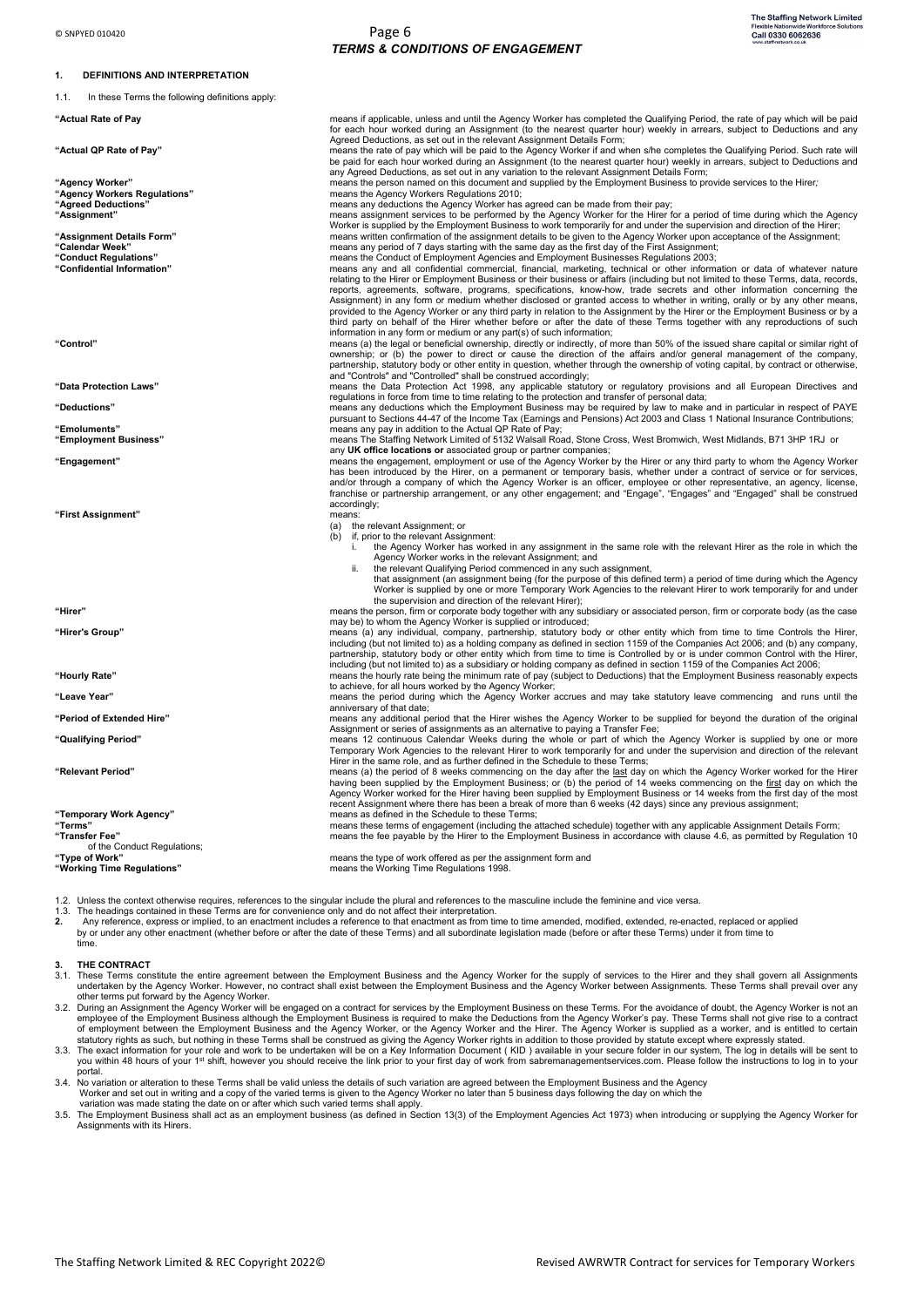- **4. ASSIGNMENTS AND INFORMATION TO BE PROVIDED**<br>4.1. The Employment Business will endeavour to obtain suitable Assignments for the Agency Worker to perform the agreed Type of Work. The Agency Worker shall not be obliged to Assignment offered by the Employment Business. 4.2. The Agency Worker acknowledges that the nature of temporary work means that there may be periods when no suitable work is available and agrees that:
	-
	-
	- 4.2.1. the suitability of the work to be offered shall be determined solely by the Employment Business; and<br>4.2.2. the Employment Business shall incur no liability to the Agency Worker should it fail to offer Assignment setting out the following:
		- - the identity of the Hirer, and if applicable the nature of their business<br>4.2.3.1.1.1. the date the Assignment is to commence and the 4.2.3.1.1.1. the date the Assignment is to commence and the duration or likely duration of Assignment;<br>4.2.3.1.1.1. the Type of Work. location and hours during which the Agency Worker would be required to
				-
				-
			- 4.2.3.1.1.2. the Type of Work, location and hours during which the Agency Worker would be required to work;<br>4.2.3.1.1.3. the Hourly Rate that will be paid and any expenses payable by or to the Agency Worker;<br>4.2.3.1.1.4. and
				-
- 4.2.3.1.1.5. what experience, training, qualifications and any authorisation required by law or a professional body the Hirer considers necessary or which are<br>4.3. Where such information is not given in paper form or by
	- Public or Bank Holiday) following save where: 4.3.1. the Agency Worker is being offered an Assignment in the same position as one in which the Agency Worker has previously been supplied within
		-
	- the previous 5 business days and such information has already been given to the Agency Worker and remains unchanged; or<br>4.3.2 subject to clause 3.5, the Assignment is intended to last for 5 consecutive business days or les the Agency Worker before and remains unchanged, the Employment Business needs only to provide written confirmation of the identity of the Hirer and the likely
		- duration of the Assignment.
- 4.4. Where the provisions of clause 3.4.2 are met but the Assignment extends beyond the intended 5 consecutive business day period, the Employment Business shall provide such information<br>set out in clause 3.3 to the Agency
- 
- <span id="page-6-0"></span>relevant averaging period shall be the date on which the Agency Worker commences the first Assignment.<br>4.6. If, before or during an Assignment or during the Relevant Period, the Hirer wishes to Engage the Agency Worker dir acknowledges that the Employment Business will be entitled either to charge the Hirer a Transfer Fee or to agree a Period of Extended Hire with the Hirer at the end of which the Agency<br>Worker may be Engaged directly by the Transfer Fee to the Hirer if the Hirer introduces the Agency Worker to a third party (other than another employment business) who subsequently Engages the Agency Worker, directly or<br>indirectly, before or during an Assignme
- 4.7. If the Agency Worker has completed the Qualifying Period on the start date of the relevant Assignment or following completion of the Qualifying Period during the relevant Assignment, and if the Agency Worker is entitled to any terms and conditions relating to the duration of working time, night work, rest periods and/or rest breaks under the Agency Workers Regulations which<br>are different and preferential to r
- Employment Business setting out as fully as possible the basis of his/her concerns.

#### **5. TEMPORARY WORKER'S OBLIGATIONS**

- 5.1. The Agency Worker is not obliged to accept any Assignment offered by the Employment Business but if the Agency Worker does accept an Assignment, during every Assignment and afterwards where appropriate, s/he will:
	- or out-prison stare with the Hirer's reasonable instructions and accept the direction, supervision and control of any responsible person in the Hirer's organisation<br>5.1.1.2. observe any relevant rules and requlations of th 5.1.1.2. observe any relevant rules and regulations of the Hirer's establishment (including normal hours of work) to which attention has been drawn or which the Agency
	- Worker might reasonably be expected to ascertain;
	- 5.1.1.3. take all reasonable steps to safeguard his or her own health and safety and that of any other person who may be present or be affected by his or her actions on<br>the Assignment and comply with the Health and Safety
	- Business and/or the Hirer into disrepute and/or which results in the loss of custom or business by either the Employment Business or the Hirer; 5.1.1.5. not commit any act or omission constituting unlawful discrimination against or harassment of any member of the Employment Business' or the Hirer's staff;<br>5.1.1.6. not at any time divulge to any person, nor use for
	- 5.1.1.6. not at any time divulge to any person, nor use for his or her own or any other person's benefit, any Confidential Information relating to the Hirer's or the<br>Employment Business' employees, business affairs, transa
- 5.1.2. on completion of the Assignment or at any time when requested by the Hirer or the Employment Business, return to the Hirer or where appropriate, to the Employment Business, any Hirer property or items provided to the Agency Worker in connection with or for the purpose of the Assignment, including, but not limited to any equipment, materials, documents, swipe cards or ID cards, uniforms, personal protective equipment or clothing.<br>5.2. If the Agency Worker accepts any Assignment offered by the Employment Business, as soon as possible prior to the com
- (as appropriate) and at any time at the Employment Business' request, the Agency Worker undertakes to:<br>5.2.1. inform the Employment Business of any Calendar Weeks between 1 October 2011 and prior to the date of comme
	- -
- the relevant Assignment in which the Agency Worker has worked in the same or a similar role with the<br>relevant Hirer via any third party and which the Agency Worker believes count or may count toward the Qualifying Period;<br>
	- Assignment:<br>5.2.3.1 cor 5.2.3.1 completed two or more assignments with the Hirer;<br>5.2.3.1 completed at least one assignment with the Hirer a
		-
	- 5.2.3.1. completed at least one assignment with the Hirer and one or more earlier assignments with any member of the Hirer's Group; and/or<br>5.2.3.2. worked in more than two roles during an assignment w previous role.
	- Provide any hours worked by any Hirer for the purpose of Agency Worker Regulations and if applicable Working Time Regulations for mobile workers
	-
- 5.3. If the Agency Worker is unable for any reason to attend work during the course of an Assignment s/he should inform the Employment Business within 1 hour of the commencement of the Agency Worker should alternatively in
- 5.4. If, either before or during the course of an Assignment, the Agency Worker becomes aware of any reason why s/he may not be suitable for an Assignment, s/he shall notify the Employment Business without delay.
- 5.5. The Agency Worker acknowledges that any breach of his/her obligations set out in this clause may cause the Employment Business to suffer loss and that the Employment Business<br>reserves the right to recover such losses

#### **6. TIMESHEETS**

- 6.1. At the end of each week of an Assignment (or at the end of the Assignment where it is for a period of 1 week or less or is completed before the end of a week) the Agency Worker shall<br>deliver to the Employment Business representative of the Hirer.
- 6.2. Subject to clause 5.3 the Employment Business shall pay the Agency Worker for all hours worked regardless of whether the Employment Business has received payment from the Hirer for those hours.
- 6.3. Where the Agency Worker fails to submit a properly authenticated timesheet the Employment Business shall, in a timely fashion, conduct further investigations into the hours claimed by the Agency Worker and the reasons that the Hirer has refused to sign a timesheet in respect of those hours. This may delay any payment due to the Agency Worker. The Employment Business
- shall make no payment to the Agency Worker for hours not worked.<br>6.4. For the avoidance of doubt and for the purposes of the Working Time Regulations, the Agency Worker's working time shall only consist of those periods du activities or duties for the Hirer as part of the Assignment. Time spent travelling to the Hirer's premises (apart from time spent travelling between two or more premises of the Hirer), lunch<br>breaks and other rest breaks s Details Form or any variation to the relevant Assignment Details Form which the Employment Business may make for the purpose of compliance with the Agency Workers Regulations.

# **7. REMUNERATION**

- The Employment Business shall pay to the Agency Worker the Actual Rate of Pay unless and until the Agency Worker completes the Qualifying Period. The Actual Rate of Pay will be notified on a per Assignment basis and as set out in the relevant Assignment Details Form.
- 7.2. If the Agency Worker has completed the Qualifying Period on the start date of the relevant Assignment or following completion of the Qualifying Period during the relevant Assignment, the Employment Business shall pay
	-
	- $7.2.1.1.$  the Actual  $\alpha_1$  Rate of F
- which will be notified on a per Assignment basis and as set out in the relevant Assignment Details Form or any variation to the relevant Assignment Details Form.<br>7.3. Subject to any statutory entitlement under the relevan
- . payment from the Employment Business or the Hirer for time not spent on Assignment, whether in respect of holidays, illness or absence for any other reason unless otherwise agreed.<br>7.4. If the Agency Worker has completed
- Agency Worker may be entitled to receive a bonus. The Agency Worker will comply with any requirements of the Employment Business and/or the Hirer relating to the assessment of the Agency Worker's performance for the purpos
- Rate of Pay or the Actual QP Rate of Pay (where applicable) but it shall be the responsibility of the Agency Worker to pay such social fee contributions as may be applicable in the Member<br>State concerned. In the event that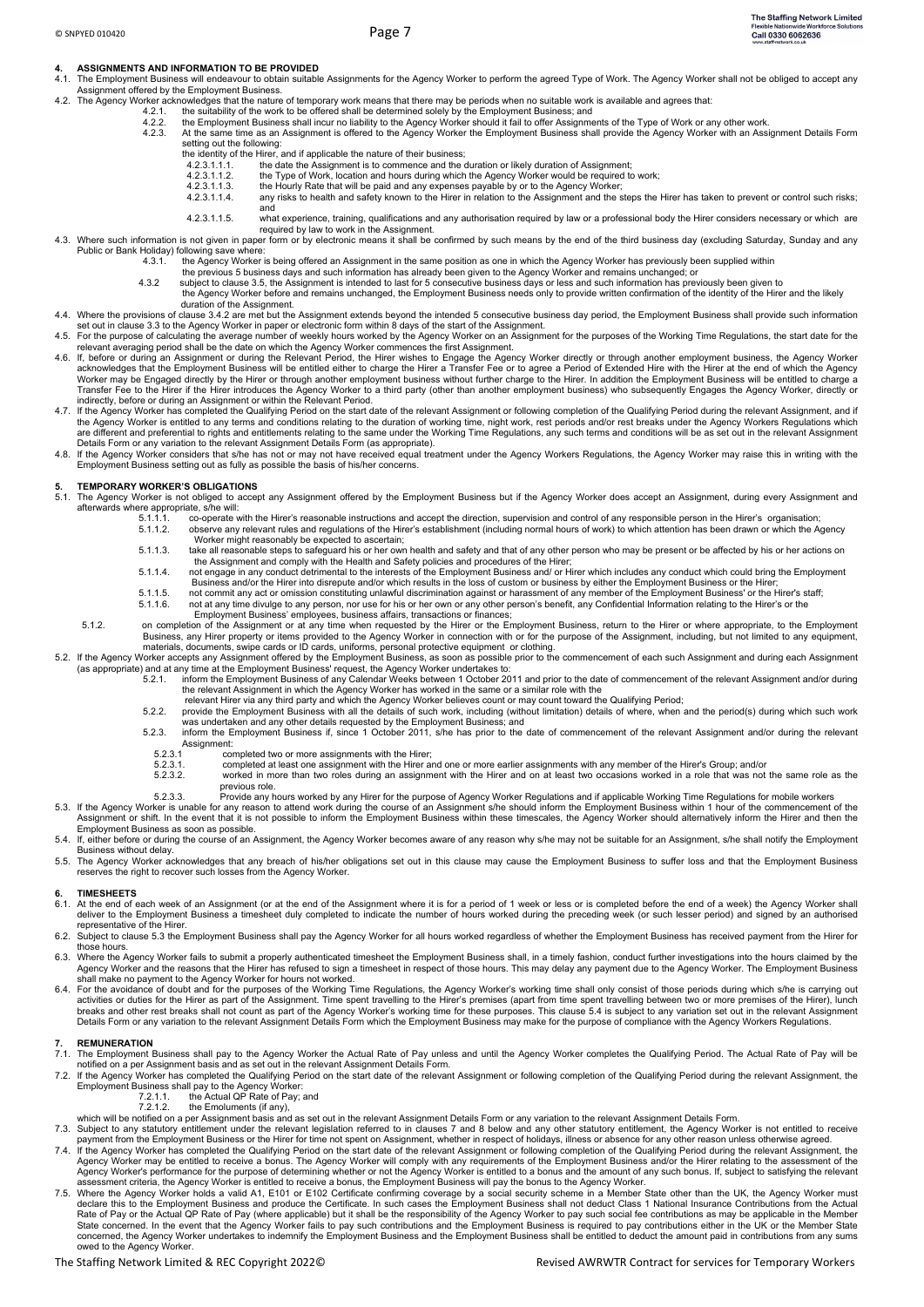#### **8. ANNUAL LEAVE**

- <span id="page-7-0"></span>8.1. The Agency Worker is entitled to paid annual leave according to the statutory minimum as provided by the Working Time Regulations from time to time. The current statutory entitlement to<br>paid annual leave under the Wor
- <span id="page-7-1"></span>8.2. Entitlement to payment for leave under claus[e 8.1](#page-7-0) accrues in proportion to the amount of time worked by the Agency Worker on Assignment during the Leave Year.<br>8.3. Under the Agency Workers Regulations, the Agency Wor
- <span id="page-7-2"></span>the case, any such entitlement(s), the date from which any such entitlement(s) will commence and how payment for such entitlement(s) accrues will be as set out in the relevant Assignment<br>Details Form or any variation to th
- 8.4. All entitlement to leave must be taken during the course of the Leave Year in which it accrues and, save as may be set out in the relevant Assignment Details Form or any variation to the relevant Assignment Details Form, none may be carried forward to the next year. The Agency Worker is responsible for ensuring that all paid annual leave is requested and taken within the Leave Year.
- <span id="page-7-3"></span>8.5. If the Agency Worker wishes to take paid leave during the course of an Assignment s/he should notify the Employment Business of the dates of his/her intended absence giving notice of at<br>least twice the length of the p times or notify the Agency Worker of periods when paid annual leave cannot be taken. Where the Agency Worker has given notice of a request to take paid annual leave in accordance with this clause, the Employment Business may give counter-notice to the Agency Worker to postpone or reduce the amount of leave that the Agency Worker wishes to take. In such
- circumstances the Employment Business will inform the Agency Worker in writing giving at least the same length of notice as the period of leave that it wishes to postpone or reduce it by.<br>8.6. Subject to clause [8.3,](#page-7-2) the a
- accountative with any product with the method on an average of hours worked inclusive of overtime and average pay rate for up to 52 weeks worked by the worker for the Employment by the worked by the worker for the Employme Business.
- 8.8. Save where this clause is amended by the Assignment Details Form, where a bank holiday or other public holiday falls during an Assignment and the Agency Worker does not work on that<br>day, then subject to the Agency Wor
- 8.9. Where this contract is terminated by either party, the Agency Worker shall be entitled to a payment in lieu of any untaken leave where the amount of leave taken is less than the amount<br>accrued in accordance with claus

#### **9. SICKNESS ABSENCE**

- 9.1. The Agency Worker may be eligible for Statutory Sick Pay provided that s/he meets the relevant statutory criteria.
- 9.2. The Agency Worker is required to provide the Employment Business with evidence of incapacity to work which may be by way of a self-certificate for the first 7 days of incapacity and a doctor's certificate thereafter.
- 9.3. For the purposes of the Statutory Sick Pay scheme there is one qualifying day per week during the course of an Assignment and that qualifying day shall be the Wednesday in every week.<br>9.4. In the event that the Agency to continue in an ongoing Assignment. In making such determination the Employment Business may consult with the Hirer and the Agency Worker as appropriate to assess whether the conditions identified in the Statement or similar documentation can be satisfied for the duration of the Assignment.
- 9.5. Where clause 8.4 applies, the Agency Worker's placement in a new Assignment or continuation in an ongoing Assignment may be subject to the Agency Worker agreeing to a variation of<br>the Terms or the assignment details s

#### **10. TERMINATION**

- 10.1. Any of the Employment Business, the Agency Worker or the Hirer may terminate the Agency Worker's Assignment at any time without prior notice or liability.<br>10.2. The Agency Worker acknowledges that the continuation of
- 10.3.If the Agency Worker does not inform the Hirer or the Employment Business that they are unable to attend work during the course of an Assignment (as required in clause 4.3) this will be كtreated as termination of the from complying with clause 4.3.
- 10.4. If the Agency Worker is absent during the course of an Assignment and the Assignment has not been otherwise terminated under clauses 9.1 or 9.3 above the Employment Business will be<br>entitled to terminate the Assignme
- 10.5. If the Agency Worker does not report to the Employment Business to notify his/her availability for work for a period of 2 weeks, the Employment Business will forward his/her P45 to his/her last known address.

#### **11. INTELLECTUAL PROPERTY RIGHTS**

The Agency Worker acknowledges that all copyright, trademarks, patents and other intellectual property rights deriving from services carried out by him/her for the Hirer during the Assignment Shall belong to the Hirer. Acc effect to its rights pursuant to this clause.

#### **12. CONFIDENTIALITY**

- 12.1. In order to protect the confidentiality and trade secrets of any Hirer and the Employment Business and without prejudice to every other duty to keep secret all information given to it or gained in confidence the Agency Worker agrees as follows:<br>12.1.1.1. not at any time. whether
	- 12.1.1.1. not at any time, whether during or after an Assignment (unless expressly so authorised by the Hirer or the Employment Business as a necessary part of the performance of its duties) to disclose to any person or to
	- all copies) which are in its possession including documents and other materials created by him/her during the course of the Assignment; and<br>**12.1.1.3.** not at any time to make any copy, abstract, summary or précis of t
	- required to do so in the course of its duties under an Assignment in which event any such item shall belong to the Hirer or the Employment Business as appropriate.

#### **13. GENERAL DATA PROTECTION REGULATION ( GDPR )**

- 13.1.The Agency Worker warrants that in relation to these Terms, s/he shall comply strictly with all provisions applicable to him/her under the Data Protection Laws and shall not do or permit to be<br>done anything which migh
- 
- 13.3.The Agency Worker consents to the Employment Business, any other intermediary involved in supplying the services of the Agency Worker to the Hirer (now or in the future), and the Hirer:<br>13.3.1.1. processing his/her pe
	- Terms.

#### **14. SEVERABILITY**

If any of the provisions of these Terms shall be determined by any competent authority to be unenforceable to any extent, such provision shall, to that extent, be severed from the remaining Terms, which shall continue to be valid to the fullest extent permitted by applicable laws.

#### **15. NOTICES**

All notices which are required to be given in accordance with these Terms shall be in writing and may be delivered personally or by first class prepaid post to the registered office of the party upon whom the notice is to

#### **16. GOVERNING LAW AND JURISDICTION**

These Terms are governed by the law of England & Wales and are subject to the exclusive jurisdiction of the Courts of England & Wales

Signed by the Temporary Worker **by the Superintensity of the Superintensity of the set of the set of the set of the set of the set of the set of the set of the set of the set of the set of the set of the set of the set of** 

*Signed by Consultant*  $\blacksquare$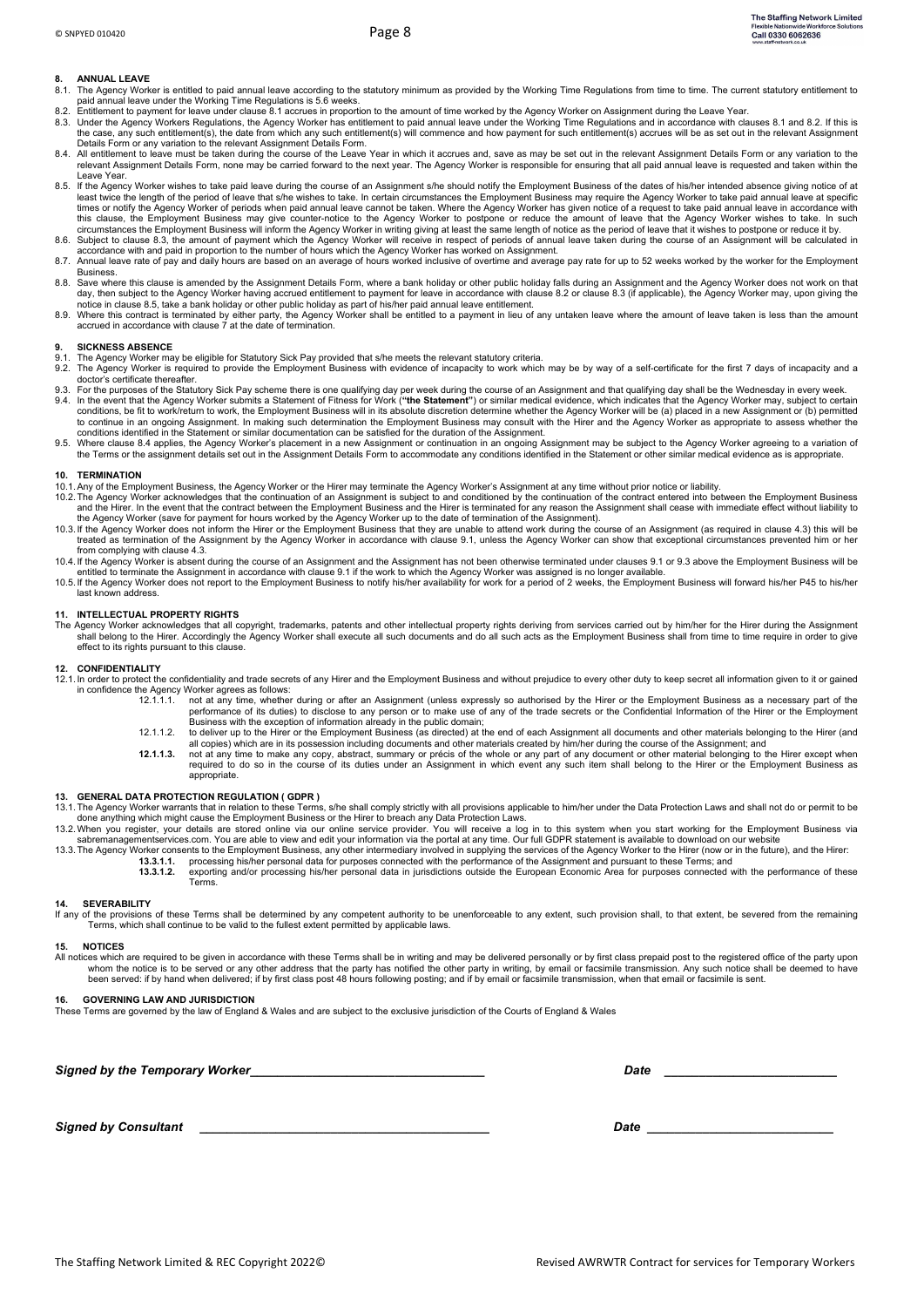# **48 HOUR OPT OUT AGREEMENT**

# *1. DEFINITIONS*

In this Agreement the following definitions apply-

| "Assignment<br>"Client"<br>"Employment Business"     |                                                                                                                                                                                                                                                                                                                                                                                                                                               | means the period during which the Worker is engaged to render services to the Client;<br>means the person, firm or corporate body engaging the services of the Worker;<br>mean The Staffing Network Limited, of 53 Lower Hall Lane, Walsall, West Midlands, WS1 1RJor any subsidiary, branch, associated, group or<br>partner companies;                                      |  |  |  |  |
|------------------------------------------------------|-----------------------------------------------------------------------------------------------------------------------------------------------------------------------------------------------------------------------------------------------------------------------------------------------------------------------------------------------------------------------------------------------------------------------------------------------|-------------------------------------------------------------------------------------------------------------------------------------------------------------------------------------------------------------------------------------------------------------------------------------------------------------------------------------------------------------------------------|--|--|--|--|
| "Temporary Worker"<br>"Working Week"<br>1.2.<br>1.3. |                                                                                                                                                                                                                                                                                                                                                                                                                                               | means Worker as defined on page one of this document<br>means an average of 48 hours each week calculated over a 26-week reference period.<br>References to the singular include the plural and references to the masculine include the feminine and vice versa.<br>The headings contained in this Agreement are for convenience only and do not affect their interpretation. |  |  |  |  |
| 2.<br>2.1.                                           | <b>RESTRICTION</b><br>this limit should not apply.                                                                                                                                                                                                                                                                                                                                                                                            | The Working Time Regulations 1998 provide that the Temporary Worker shall not work on an Assignment with the Client in excess of the Working Week unless they agree in writing that                                                                                                                                                                                           |  |  |  |  |
| 3.<br>3.1.                                           | <b>CONSENT</b>                                                                                                                                                                                                                                                                                                                                                                                                                                | The Temporary Worker hereby agrees that the Working Week limit shall not apply to the Assignment.                                                                                                                                                                                                                                                                             |  |  |  |  |
| 4.<br>4.1.<br>4.2.<br>4.3.                           | <b>WITHDRAWAL OF CONSENT</b><br>The Temporary Worker may end this Agreement by giving the Employment Business one week's notice in writing.<br>For the avoidance of doubt, any notice bringing this Agreement to an end shall not be construed as termination by the Temporary Worker of an Assignment with a Client.<br>Upon the expiry of the notice period set out in clause 4.1 the Working Week limit shall apply with immediate effect. |                                                                                                                                                                                                                                                                                                                                                                               |  |  |  |  |
| 5.<br>5.1.                                           | <b>THE LAW</b>                                                                                                                                                                                                                                                                                                                                                                                                                                | These Terms are governed by the law of England & Wales and are subject to the exclusive jurisdiction of the Court of England & Wales.                                                                                                                                                                                                                                         |  |  |  |  |
|                                                      | Signed by the Temporary Worker<br>Date                                                                                                                                                                                                                                                                                                                                                                                                        |                                                                                                                                                                                                                                                                                                                                                                               |  |  |  |  |

#### *Mobile Worker's Working Time Declaration*

#### **Road Transport (Working Time) Regulations**

The Road Transport (Working Time) Regulations (RTWT) requires employment businesses to maintain records of the Working Time of mobile workers who are involved in operations subject to<br>Community Regulation 561/2006. An empl

#### **Summary of the RTWT Regulations:**

- In summary the RTWT regulations provide for the following:
- Mobile drivers (such as LGV drivers and crew) are subject to a maximum average Working Time of 48-hours per week over a rolling reference period of 26 weeks.
- There is a maximum weekly limit of 60 hours Working Time.
- A maximum limit of 10 hours duty time in any 24 hour period for night workers-A night worker is someone who works for any time between 00:00 hours and 04:00 hours. This night work limit has been extended by collective agre
- Rest Periods: Mobile workers must take the following breaks: 30 minutes after 6 hours Working Time and 45 minutes for over 9 hours Working Time. It is important to note that EU Drivers Hours breaks and rest periods still apply.

#### How we calculate your average Working Time

We will calculate your average Working Time over a 26-week calendar reference period. The reference period we will use begins on midnight on the nearest Monday morning on or after 1 April,<br>and 1 December each year and endi If we decide to operate a 17-week rolling reference period we will confirm this in writing to you.

#### *Your responsibilities*

#### *It is your responsibility to inform us of all your Working Time during the reference periods we use and to keep us updated as to any additional Working Time you undertake for other employers or employment businesses for these purposes during an assignment*.

It is also your responsibility to accurately record your Working Time during an assignment.<br>RTWT Regulations have been introduced to protect and safeguard the health and safety of mobile workers, other road users and the p complying with the regulations. If the mobile worker knowingly breaks the rules (e.g. neglects to inform his employer or employment business about other work, or knowingly makes a false<br>record), then they will committing a The RTWT Regulations and EU Drivers Hours Rules require that all work undertaken for other employers must be taken into account when we calculate your Working Time during the relevant reference period. Both transport and non-transport work must be taken into account.

Accordingly, please provide details of Working Time undertaken for any other employers or employment businesses during the current 26-week reference period. Both transport and non-transport working time must be declared. If you are engaged in charitable or voluntary work, or work for the TA, fire service or police you must inform us and you should fill<br>out the chart below as i

#### **Mobile worker declarations**

*Please complete one of the following two declarations:*

Option 1 – Sole engagement declaration

I (name) ....................................................................…..declare that:

l have accurately detailed all my Working Time during the current reference period in the above chart and that it is true and correct to the best of my knowledge; and **I AM NOT** currently engaged<br>in any work, other than fo immediately if there are any changes to my situation which impacts on my Working Time.<br>I also understand and agree to be included in the Workforce Collective agreement for Night Workers operated by The Staffing Network Li

Signature ………………………………………………… Date…………………………………………..

Option 1 – Multi engagement declaration

I (name) ........................................................…..declare that:

I have accurately detailed all my Working Time during the current reference period in the above chart and that it is true and correct to the best of my knowledge; and **l AM** currently engaged in other work in addition to my work for *The Staffing Network Limited* which needs to be included the calculations of my Working Time under the RTWT Regulations; and I<br>will keep *The Staffing Net* 

Signature ………………………………………………… Date…………………………………………..